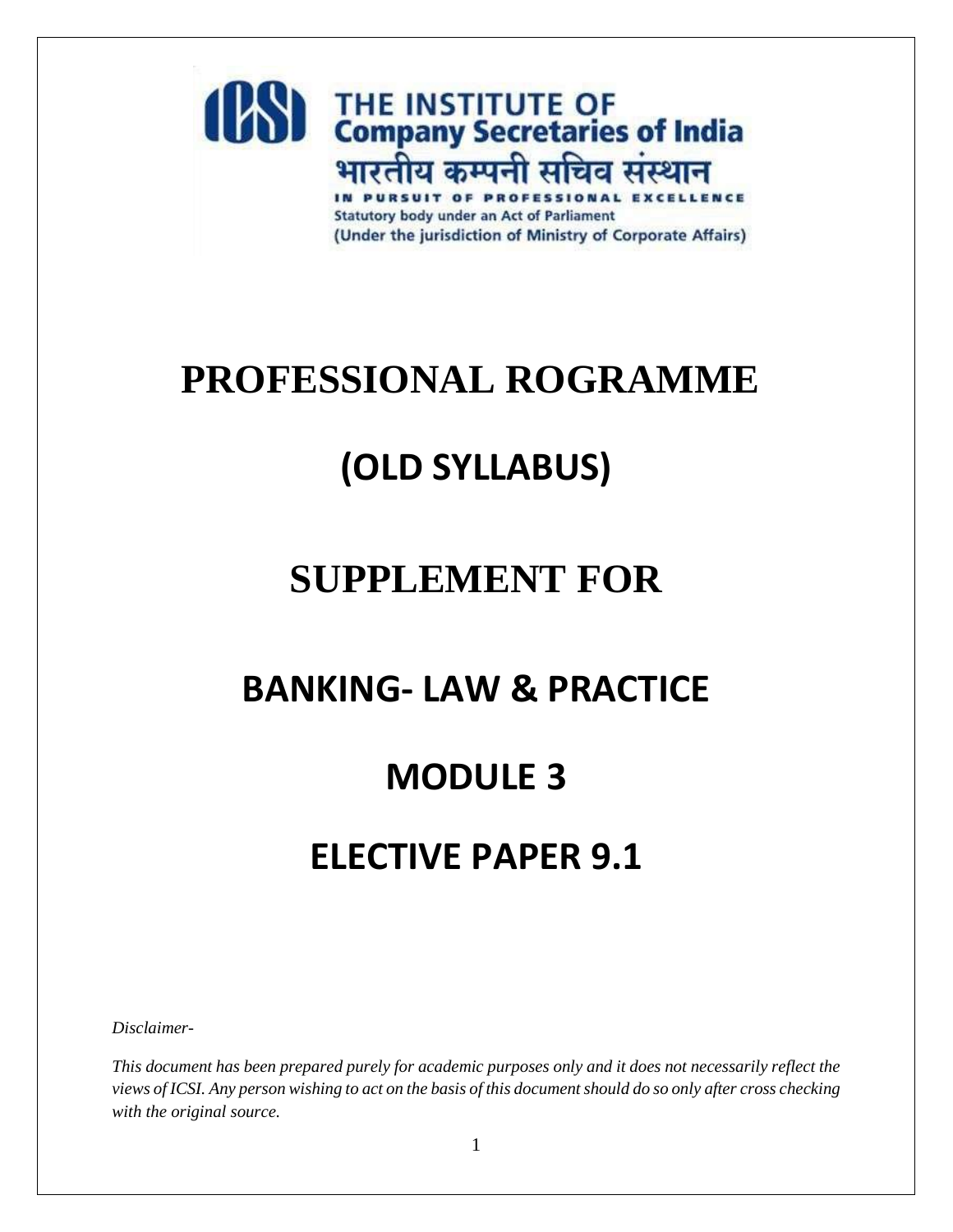## **TABLE OF CONTENT**

| <b>SUPPLEMENT FOR BANKING- LAW &amp; PRACTICE</b>              |                                             |          |
|----------------------------------------------------------------|---------------------------------------------|----------|
| (MAJOR NOTIFICATIONS AND CIRCULARS- JANUARY 2020 TO JUNE 2020) |                                             |          |
| <b>Chapter</b><br>No.                                          | <b>Chapter Name</b>                         | Page No. |
| $\overline{2}$                                                 | <b>Regulatory Framework and Compliances</b> | 3        |
| 3                                                              | <b>Legal Aspects of Banking Operations</b>  | 4        |
| 5                                                              | <b>Banker - Customer Relations</b>          | 5        |
| 6                                                              | Loans and Advances                          | 7        |
| 12                                                             | <b>Risk Management in Banks</b>             | 9        |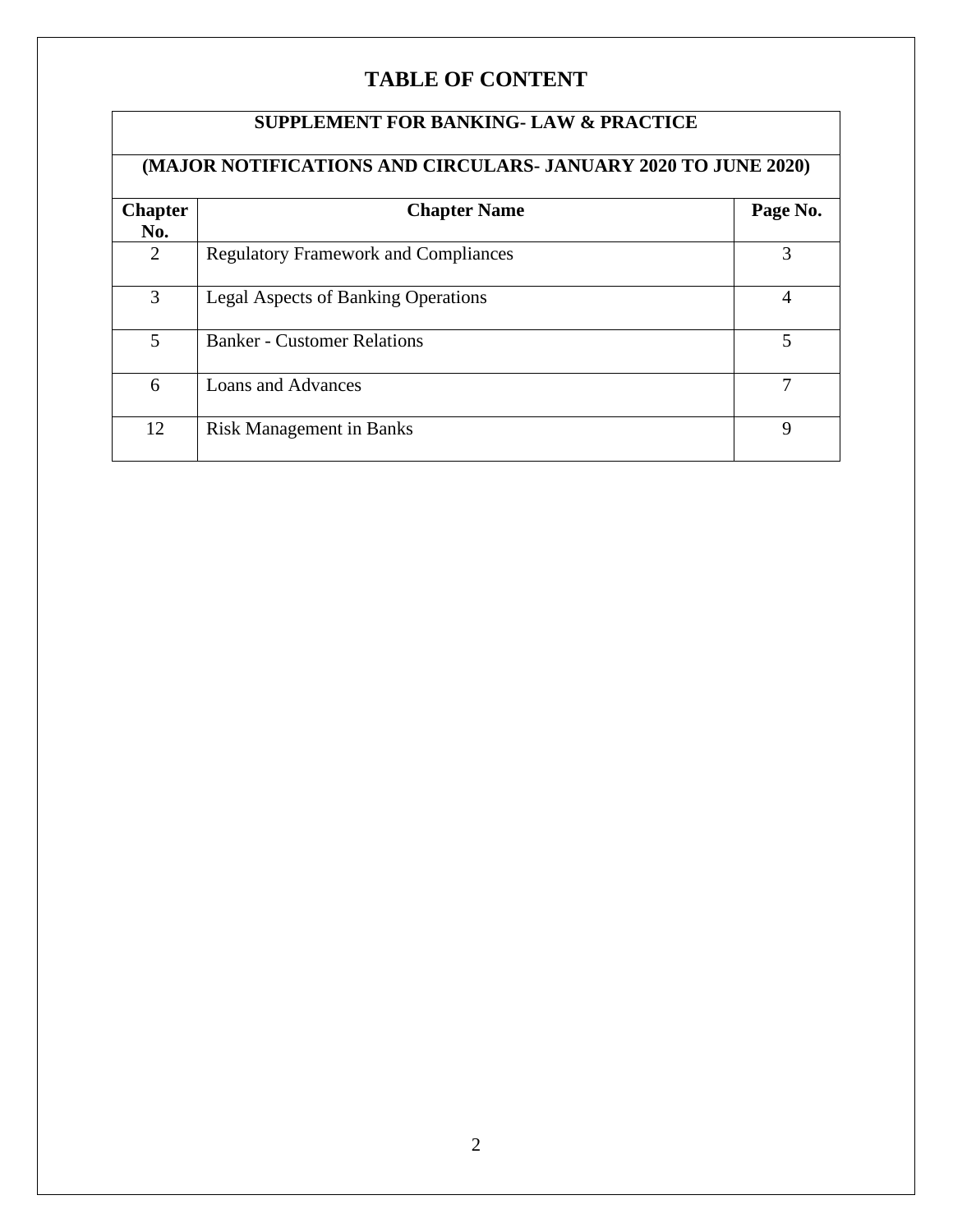### **Regulatory Framework and Compliances**

**Framework for imposing monetary penalty on authorised payment system operators / banks under the Payment and Settlement Systems Act, 2007**

#### **(Notification No. RBI/2019-20/140 DPSS.CO.OD.No.1328/06.08.005/201 9-20 dated 10.01.2020.)**

The Reserve Bank of India (RBI) has revised the Framework for imposing monetary penalty on authorised payment system operators/banks under the Payment and Settlement Systems Act, 2007. To ensure that the payment systems are safe and secure and the various stakeholders conform to regulatory requirements, on review it has been decided to revise the process of levy of penalty on payment system operators by the Reserve Bank of India. The revised framework continues to centre a round objectivity and transparency in the decision-making process. It may be noted that action taken under this framework would be without prejudice to any other laws of the country.

For further details please visit: [https://www.rbi.org.in/Scripts/NotificationUser.aspx?Id=](https://www.rbi.org.in/Scripts/NotificationUser.aspx?Id=%2011785&Mode=0)  [11785&Mode=0](https://www.rbi.org.in/Scripts/NotificationUser.aspx?Id=%2011785&Mode=0)

#### **Basel III Framework on Liquidity Standards – Liquidity Coverage Ratio (LCR)**

#### **(Notification no. RBI/2019- 20/217 DOR.BP.BC.No.65/ 21.04. 098/2019-20 on April 17, 2020)**

As part of post Global Financial Crisis (GFC) reforms, Basel Committee of Reserve Bank of India (RBI) on Banking Supervision (BCBS) had introduced Liquidity Coverage Ratio (LCR), which requires banks to maintain High Quality Liquid Assets (HQLAs) to meet 30 days net outgo under stressed conditions. Further, as per Banking Regulation Act, 1949, the banks in India are required to hold liquid assets to maintain Statutory Liquidity Ratio (SLR). In view of the fact that liquid assets under SLR and HQLAs under LCR are largely the same, RBI has been allowing banks to use a progressively increasing proportion of the SLR securities for being considered as HQLAs for LCR so that the need to maintain liquid assets for both the requirements is optimised.

For further details please visit: [https://rbidocs.rbi.org.in/rdocs/notification/PDFs/](https://rbidocs.rbi.org.in/rdocs/notification/PDFs/%20NT2170558BB99816C46E1993A0920861FCCC7.PDF)  [NT2170558BB99816C46E1993A0920861FCCC7.PDF](https://rbidocs.rbi.org.in/rdocs/notification/PDFs/%20NT2170558BB99816C46E1993A0920861FCCC7.PDF)

\*\*\*\*\*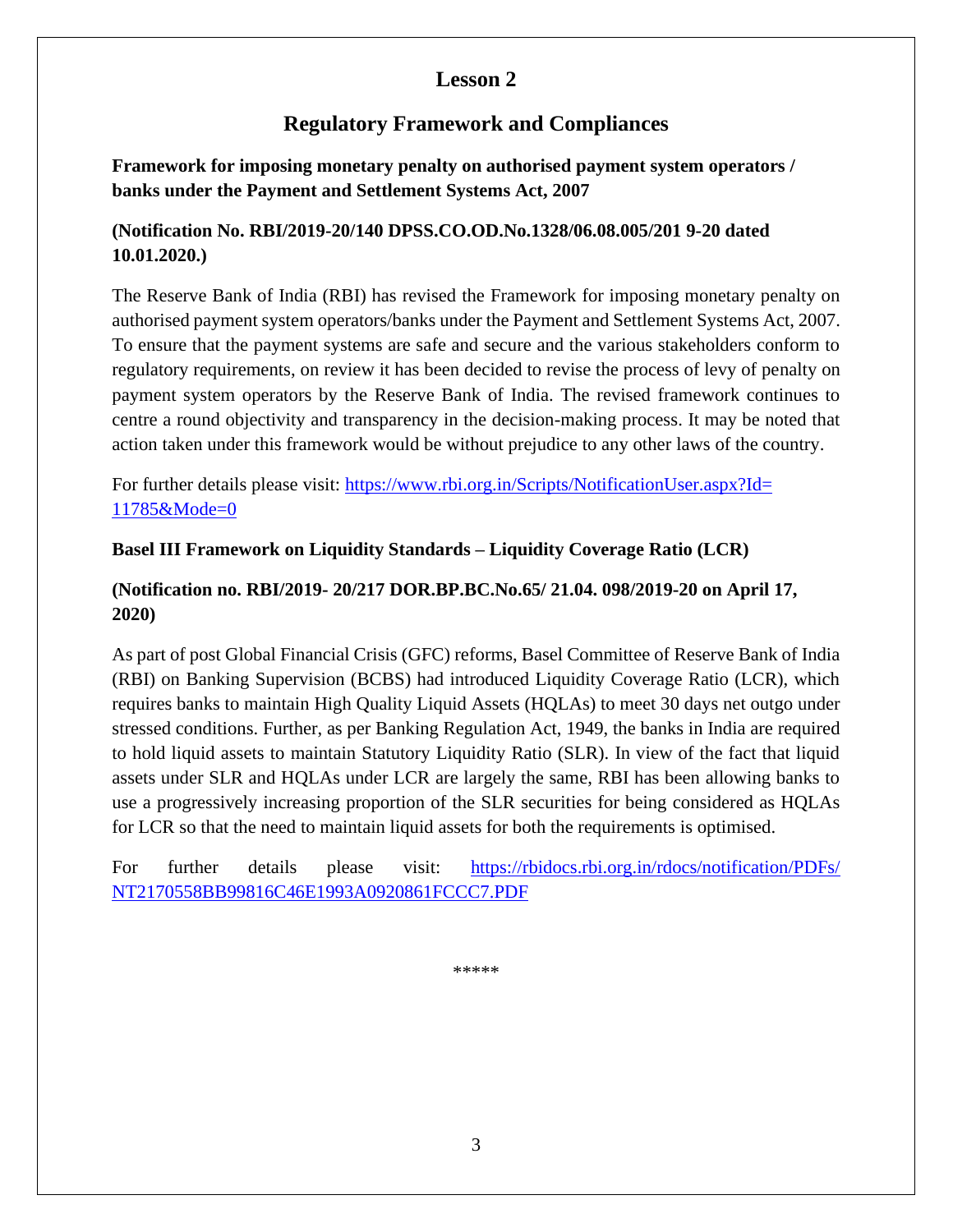## **Legal Aspects of Banking Operations**

#### **Cash withdrawal using Point of Sale (PoS) terminals**

#### **(Notification No. RBI/2019-20/154DPSS.CO.PD No.1465/02.14.003/2019-20 dated January 31, 2020)**

The RBI has decided that the requirement of obtaining permission from the RBI be dispensed with and that henceforth, banks may, based on the approval of their Board, provide cash withdrawal facility at PoS terminals. The designated merchant establishments may be advised to clearly indicate/display the availability of this facility along with the charges, if any, payable by the customer.

For further details please visit: https://www.rbi.org.in/Scripts/NotificationUser.aspx?Id= [11802&Mode=0](https://www.rbi.org.in/Scripts/NotificationUser.aspx?Id=%2011802&Mode=0)

#### **Guidelines for Licensing of Small Finance Banks (SFB) in Private Sector**

#### **(Notification no. RBI/2019- 20/196DOR.NBD.No.44/16.13. 218/2019- 20 on March 28, 2020)**

(i) To harmonise the instructions for existing SFBs with those SFBs to be licensed under 'Guidelines for 'on-tap' Licensing', it has been decided to:

(a) Grant general permission to all existing SFBs to open banking outlets subject to adherence to Unbanked Rural Centre norms as per RBI circular on 'Rationalisation of Branch Authorisation Policy - Revision of Guidelines' dated May 18, 2017, as amended from time to time.

(b) Exempt all existing SFBs from seeking prior approval of Reserve Bank for undertaking such non risk sharing simple financial service activities, which do not require any commitment of own fund, after three years of commencement of business of SFB.

 $(ii)$  Further, in case of existing SFBs, it is clarified that  $-$ 

(a) Whether a promoter could cease to be a promoter or could exit from the bank after completion of a period of five years, would depend on the RBI's regulatory and supervisory comfort / discomfort and SEBI regulations in this regard at that time (Reference: Response to query number 101 of 'Clarifications to queries on guidelines for licensing of Small Finance Banks in the Private Sector' dated January 1, 2015).

(b) The phrase 'paid-up equity capital' in 'Guidelines for Licensing of SFBs in Private Sector - 2014' means 'paid-up voting equity capital' (Reference: Response to query number 104 of 'Clarifications to queries on guidelines for licensing of Small Finance Banks in the Private Sector' dated January 1, 2015).

For further details please visit: [https://www.rbi.org.in/Scripts/NotificationUser.aspx?Id](https://www.rbi.org.in/Scripts/NotificationUser.aspx?Id%20=11845&Mode=0)   $=11845\&$ Mode=0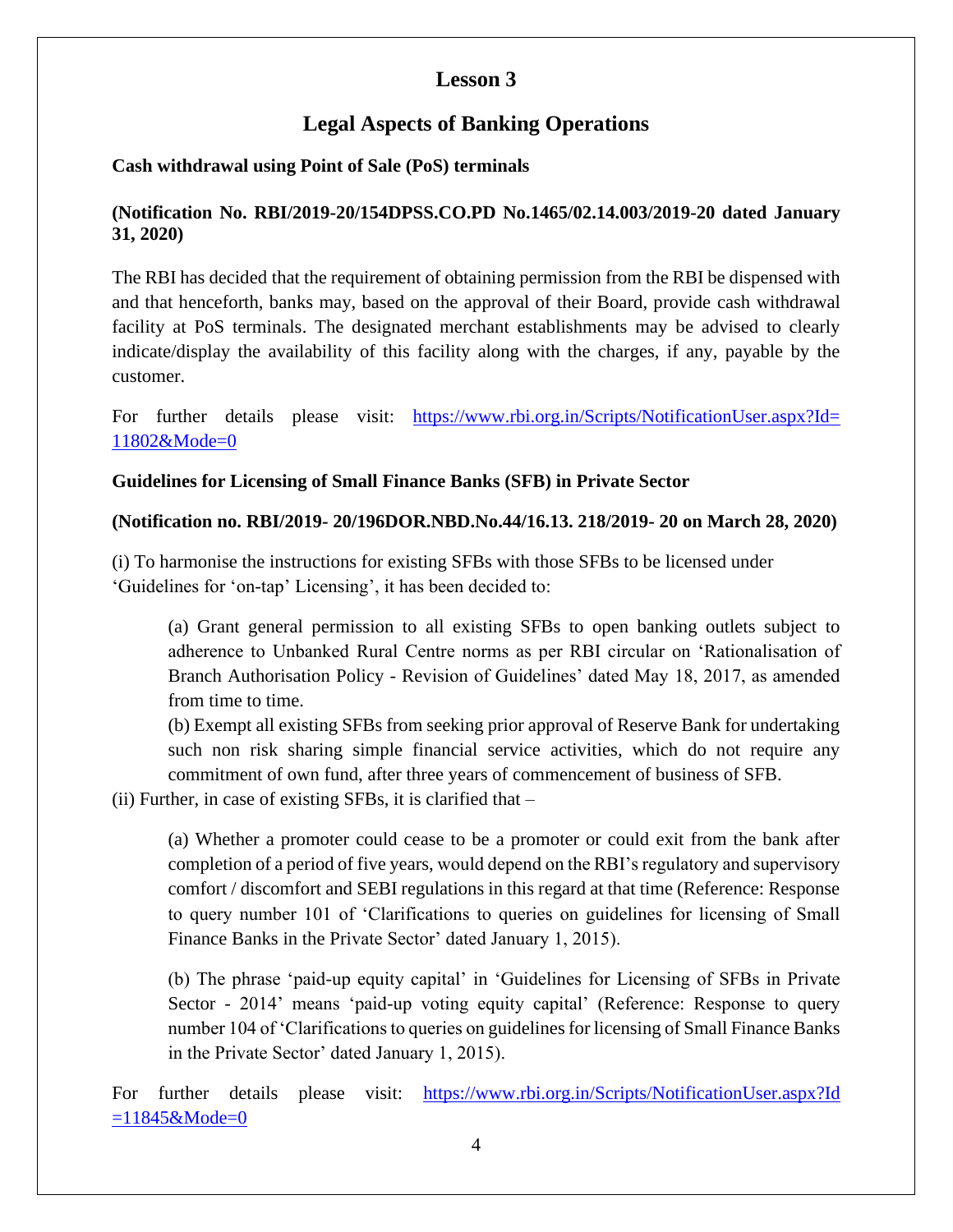#### **Banker - Customer Relations**

#### **Amendment to Master Direction (MD) on KYC**

#### **(Notification No. RBI/2019-20/207DOR.AML.BC.No.61/14.01.001/2019-20 on April 01, 2020)**

The Government of India, vide Gazette Notification G.S.R. 228(E) dated March 31, 2020 has notified amendment to the Prevention of Money-laundering (Maintenance of Records) Rules, 2005. Consequent to the aforementioned amendment to the PML Rules, Master Direction on KYC dated February 25, 2016 has been updated as under: Clause (g) has been inserted in the conditions stipulated for Small Accounts in Section 23 of the MD. Clause (g) reads as, "Notwithstanding anything contained in clauses (e) and (f) above, the small account shall remain operational between April 1, 2020 and June 30, 2020 and such other periods as may be notified by the Central Government." The Master Direction on KYC dated February 25, 2016, is hereby amended to reflect the above change and shall come into force with immediate effect.

For further details please visit: [https://www.rbi.org.in/Scripts/NotificationUser.aspx?Id](https://www.rbi.org.in/Scripts/NotificationUser.aspx?Id%20=11857&Mode=0)   $=11857$ &Mode=0

#### **Internal ML/TF risk assessment by Regulated Entities (Res) - Amendment to Master Direction (MD) on KYC**

#### **(Notification no. RBI/2019- 20/ 221DOR.AML.BC.No. 66/ 14.01.001 / 2019-20 on April 20, 2020)**

The Master Direction on KYC dated February 25, 2016, has been updated and a new section has been inserted in Rule 9(13) of the PML Rules 2005. A new section (5A) has been added to chapter II of the Master Directions on KYC requiring Regulated Entities (Res) to carry out 'Money Laundering (ML) and Terrorist Financing (TF) Risk Assessment' exercise periodically to identify, assess and take effective measures to mitigate its money laundering and terrorist financing risk for clients, countries or geographic areas, products, services, transactions or delivery channels, etc. While assessing the ML/TF risk, the REs are required to take cognizance of the overall sectorspecific vulnerabilities, if any, that the regulator/supervisor may share with REs from time to time. Further, the internal risk assessment carried out by the RE should be commensurate to its size, geographical presence, complexity of activities/structure, etc. Also, the REs shall apply a Risk Based Approach (RBA) for mitigation and management of the identified risk and should have Board approved policies, controls and procedures in this regard.

For further details please visit: [https://rbidocs.rbi.org.in/rdocs/notification/PDFs/](https://rbidocs.rbi.org.in/rdocs/notification/PDFs/%20221IRAMDKYC%20501344A199CE47A5959F047427D7D56A.PDF)  [221IRAMDKYC 501344A199CE47A5959F047427D7D56A.PDF](https://rbidocs.rbi.org.in/rdocs/notification/PDFs/%20221IRAMDKYC%20501344A199CE47A5959F047427D7D56A.PDF)

**Master Direction – Know Your Customer (KYC) Direction, 2016 applicable on Housing Finance Companies (HFC)**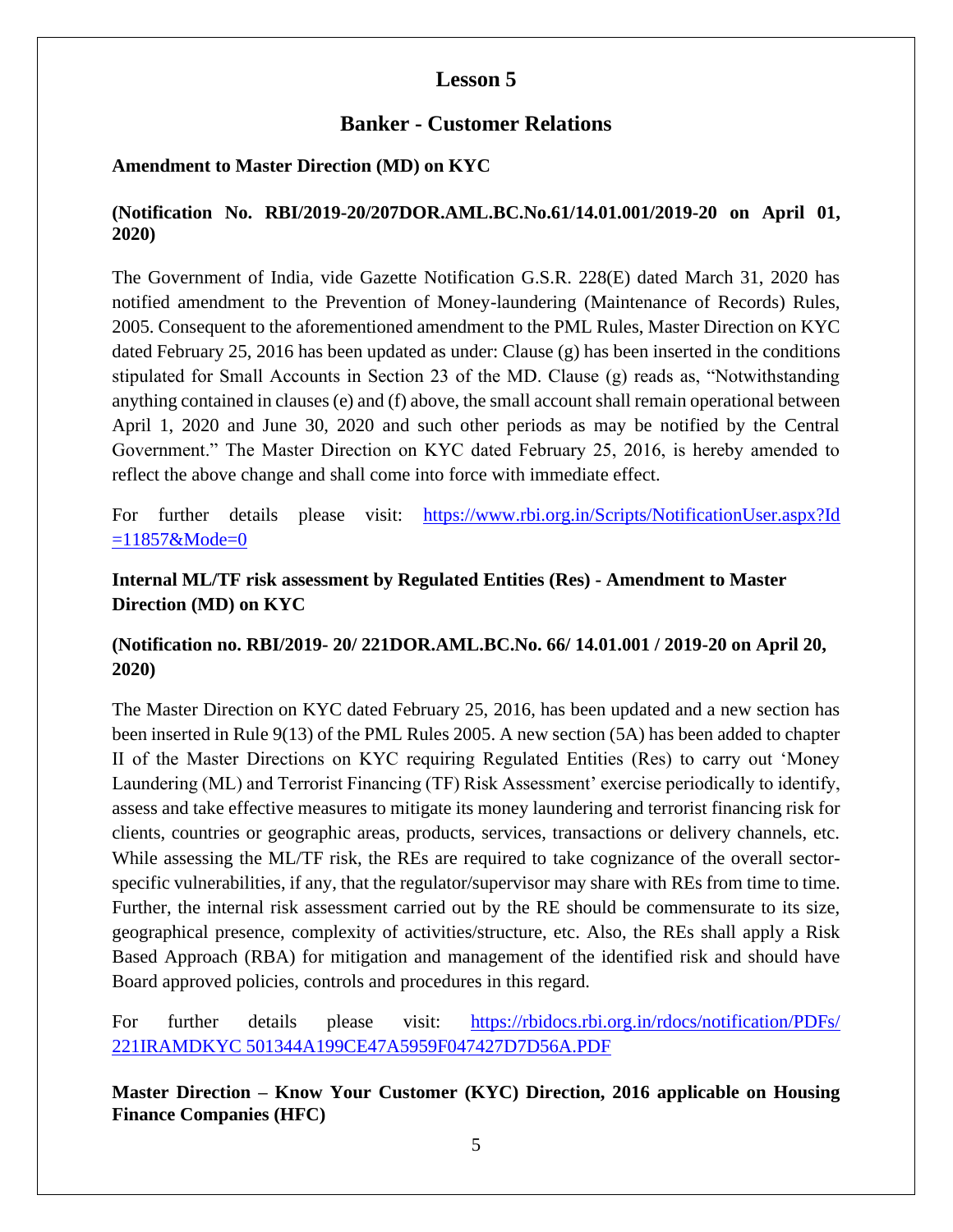#### **(Notification No. RBI/2019-20/235DOR.NBFC (HFC).CC.No.111/ 03.10. 136/ 2019-20 dated May 19, 2020)**

The Reserve Bank of India had consolidated directions on Know Your Customer (KYC), Anti-Money Laundering (AML) and Combating the Financing of Terrorism (CFT) and issued Master Direction – Know Your Customer (KYC) Direction, 2016 on February 25, 2016 to follow certain procedures for customer identification by Regulated Entities for undertaking a transaction either by establishing an account-based relationship or otherwise and monitor their transactions.

In 2019 the Finance (No.2) Act, 2019 (23 of 2019) has amended the National Housing Bank Act, 1987 conferring certain powers for regulation of Housing Finance Companies (HFCs) with Reserve Bank of India. Now all HFCs are treated as one of the categories of Non-Banking Financial Companies (NBFCs) for regulatory purposes. In this connection, it has been decided by the competent authorities and a notification issued in May 2020 to extend the Master Direction – Know Your Customer (KYC) Direction, 2016 to all Housing Finance Companies.

For further details please visit: [https://www.rbi.org.in/Scripts/NotificationUser.aspx?](https://www.rbi.org.in/Scripts/NotificationUser.aspx?%20Id=11892&Mode=0)   $Id=11892\&\text{Mode}=0$ 

\*\*\*\*\*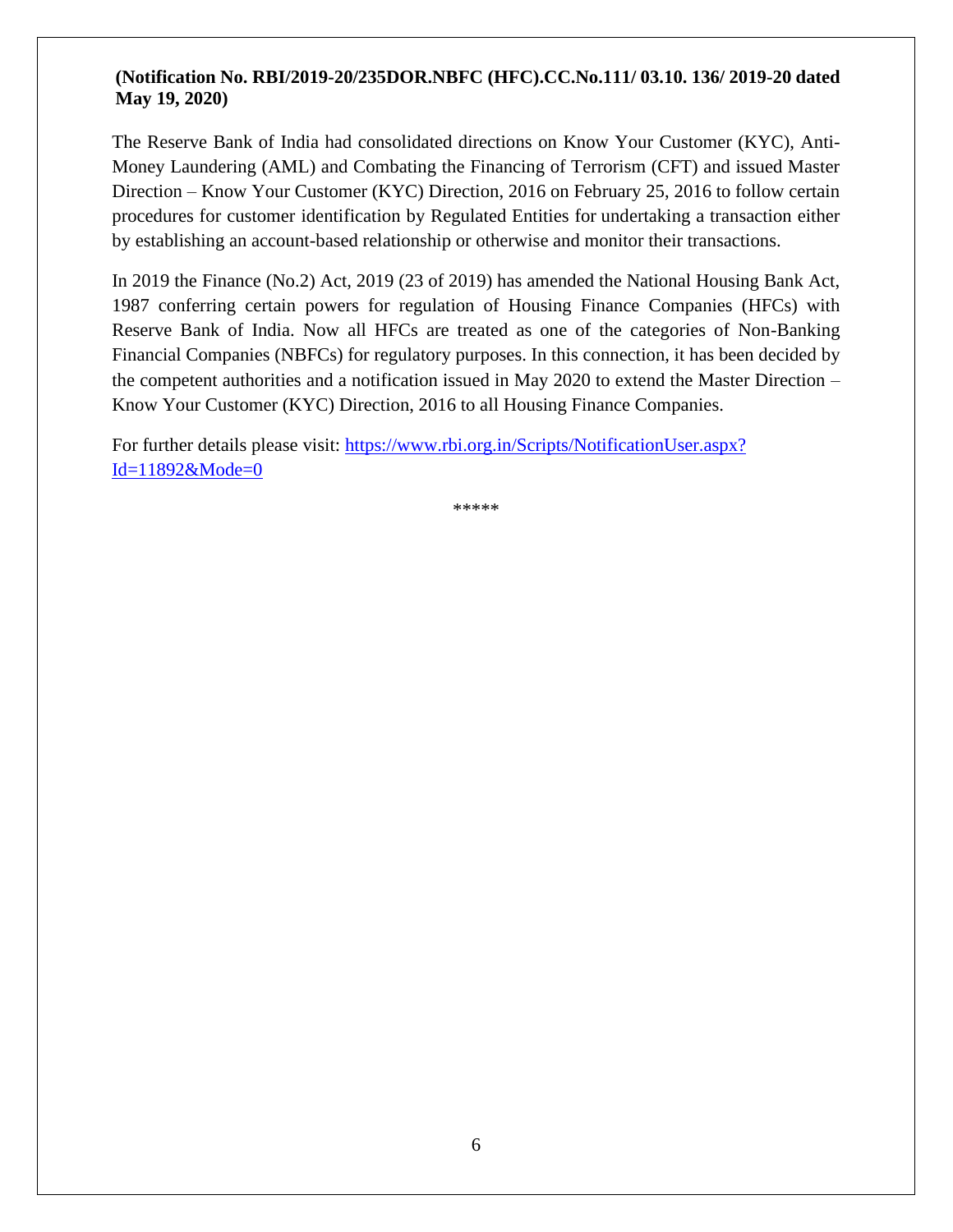#### **Loans and Advances**

#### **Interest Subvention Scheme for MSMEs**

#### **(Notification No. RBI/2019-20/155 FIDD.CO.MSME.BC.No.17/06.02.031/2019-20 dated February 5, 2020)**

The RBI has issued operational guidelines for the captioned scheme contained in circular on 'Interest Subvention Scheme for MSMEs' issued vide FIDD.CO.MSME.BC.No.14/06.02.031/2018-19 dated February 21, 2019.

In this regard, it has been decided by the Government of India to bring, inter alia, following modifications in the operational guidelines:

- (i) Submission of statutory auditor certificate by June 30, 2020 and in the meantime, settle claims based on internal / concurrent auditor certificate.
- (ii) Acceptance of claims in multiple lots for a given half year by eligible institutions.
- (iii) Requirement of Udyog Aadhar Number (UAN) may be dispensed with for units eligible for GST. Unit not required to obtain GST, may either submit Income Tax Permanent Account Number (PAN) or their loan account must be categorized as MSME by the concerned bank.
- (iv) Allow trading activities also without Udyog Aadhar Number (UAN)

For further details please visit: [https://rbidocs.rbi.org.in/rdocs/notification/PDFs](https://rbidocs.rbi.org.in/rdocs/notification/PDFs%20/NT155E4A0F30998%201441CCAABE0D629DF1A540.PDF)  [/NT155E4A0F30998 1441CCAABE0D629DF1A540.PDF](https://rbidocs.rbi.org.in/rdocs/notification/PDFs%20/NT155E4A0F30998%201441CCAABE0D629DF1A540.PDF)

#### **Electronic Cards for Overdraft Accounts**

#### **(Notification no. RBI/2019- 20/225DOR.FSD.BC.No.67/ 24.01.041/2019-20 on April 23, 2020)**

As per Para II.2 of 'Master Circular on Credit Card, Debit Card and Rupee Denominated Cobranded Pre-paid Card Operations of Banks and Credit Card issuing NBFCs' dated July 1, 2015 wherein banks have been permitted to issue debit cards to customers having Saving Bank/Current Accounts but not to cash credit/loan account holders. In this connection, it has been decided to permit banks to issue electronic cards to natural persons having Overdraft Accounts that are only in the nature of personal loan without any specific end-use restrictions. The card shall be issued for a period not exceeding the validity of the facility and shall also be subject to the usual rights of the banks as lenders. The electronic card for Overdraft Accounts in the nature of personal loans shall be allowed to be used for domestic transactions only. Further, adequate checks and balances shall be put in place to ensure that the usage of such cards is restricted to facilitate online/ noncash transactions. The restriction on cash transaction will not apply to overdraft facility provided along with Pradhan Mantri Jan Dhan Yojana (PMJDY) accounts.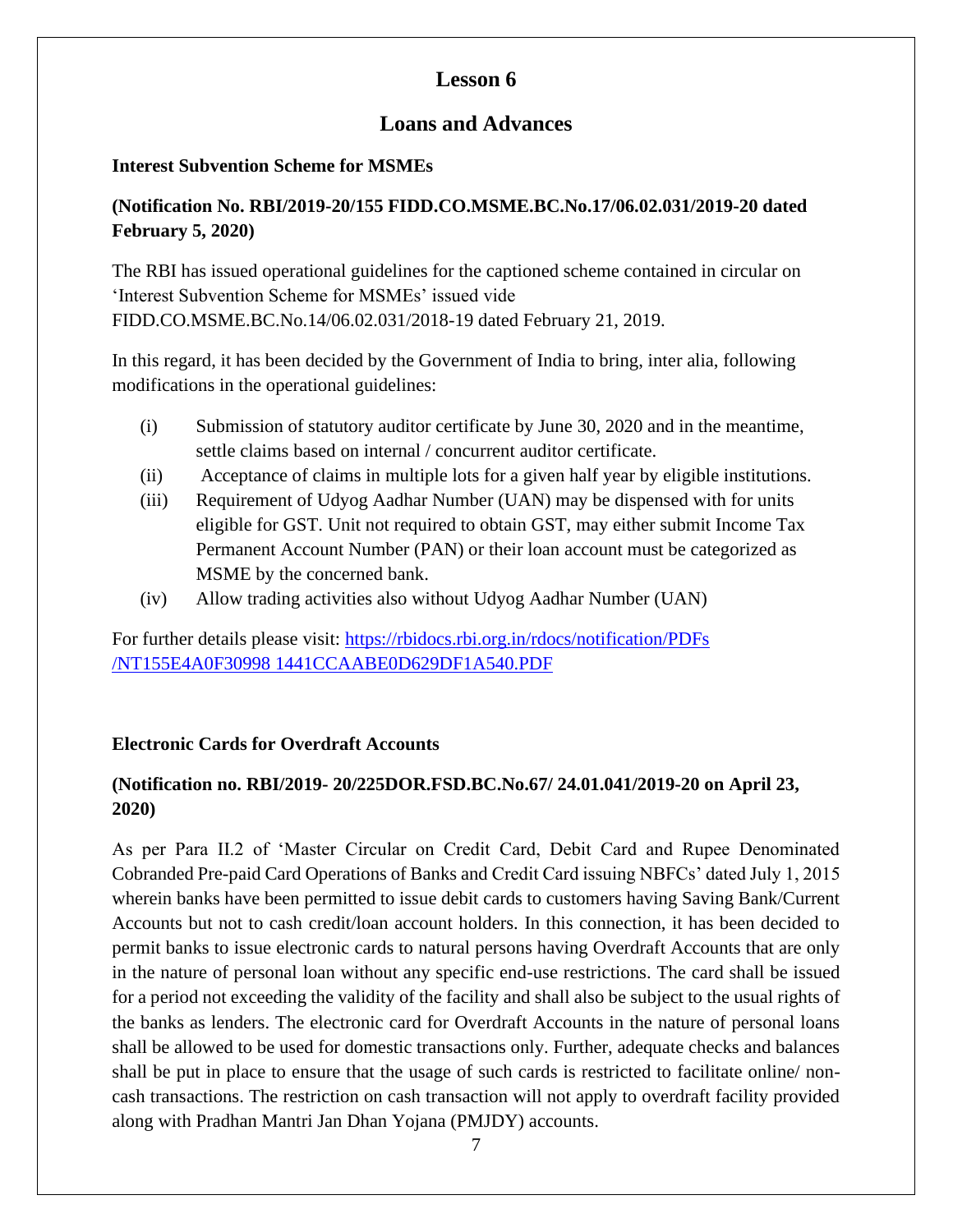For further details please visit: [https://www.rbi.org.in/scripts/NotificationUser.aspx?](https://www.rbi.org.in/scripts/NotificationUser.aspx?%20Id=11878&Mode=0)  [Id=11878&Mode=0](https://www.rbi.org.in/scripts/NotificationUser.aspx?%20Id=11878&Mode=0)

**Loans Sourced by Banks and NBFCs over Digital Lending Platforms: Adherence to Fair Practices Code and Outsourcing Guidelines**

**(Notification No. RBI/2019-20/258 DOR(NBFC)(PD)CC.No.112/03.10.001/2019-20 Dated June 24, 2020)**

It has been observed that many digital platforms have emerged in the financial sector claiming to offer hassle free loans to retail individuals, small traders, and other borrowers. Banks and NBFCs are also seen to be engaging digital platforms to provide loans to their customers. In addition, some NBFCs have been registered with Reserve Bank as 'digital-only' lending entities while some NBFCs are registered to work both on digital and brick-mortar channels of credit delivery. Thus banks and NBFCs are observed to lend either directly through their own digital platforms or through a digital lending platform under an outsourcing arrangement.

For further details please visit [https://www.rbi.org.in/Scripts/NotificationUser.aspx?Id](https://www.rbi.org.in/Scripts/NotificationUser.aspx?Id%20=11920&Mode=0)   $=11920$ &Mode=0

**\*\*\*\***